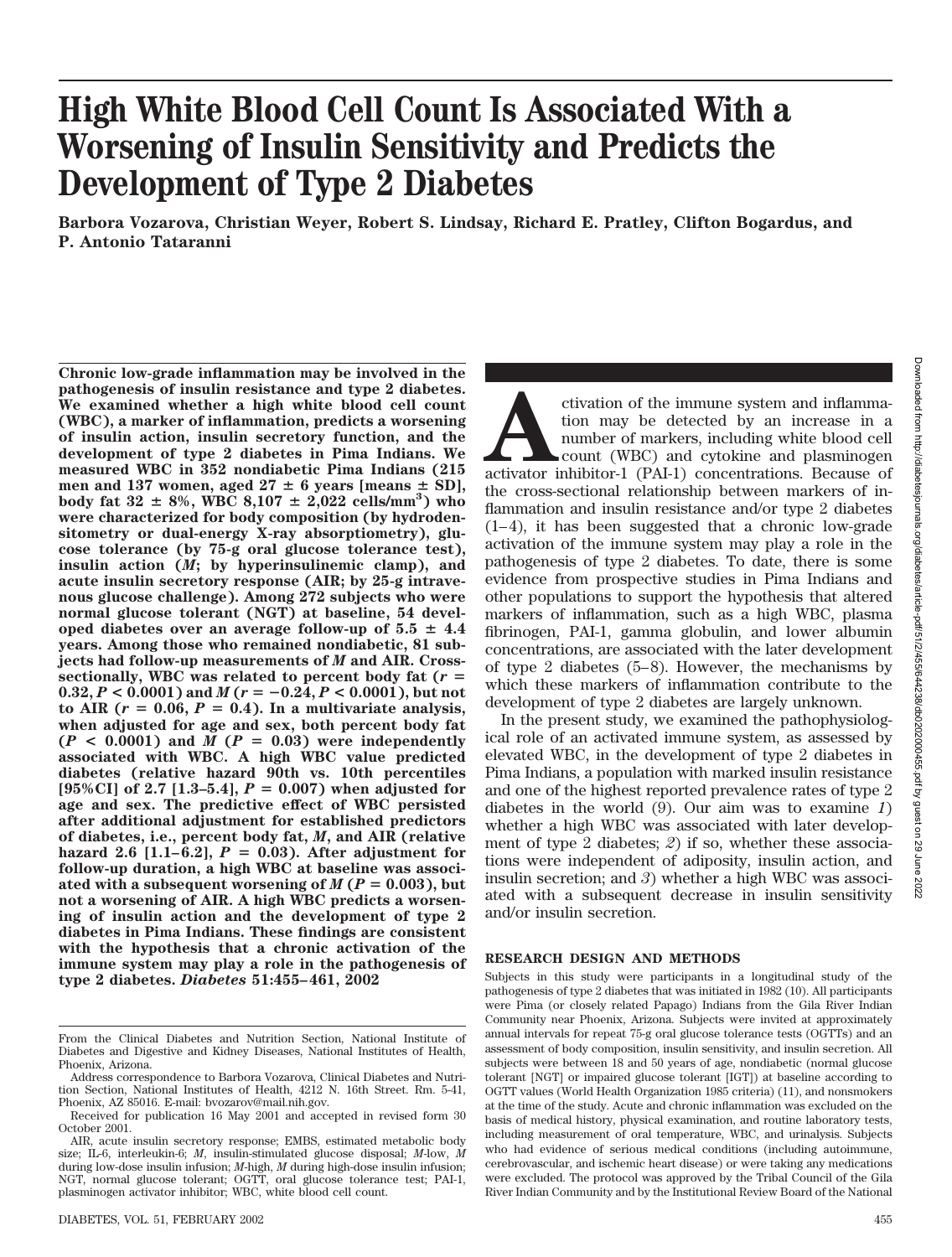#### TABLE 1

Physical and metabolic characteristics of the study populations in the cross-sectional, prospective, and longitudinal analyses

|                                          |                                | Cross-sectional analysis | Prospective analysis |                                | Longitudinal analysis |                    |
|------------------------------------------|--------------------------------|--------------------------|----------------------|--------------------------------|-----------------------|--------------------|
|                                          | Mean $\pm$ SD                  | Range                    | Nonprogressors       | Progressors                    | Baseline              | Follow-up          |
| $\boldsymbol{n}$                         | 352                            |                          | 218                  | 54                             | 81                    | 81                 |
| Age (years)                              | $27 \pm 6$                     | 18–47                    | $27 \pm 6$           | $27 \pm 6$                     | $26 \pm 6$            | $30 \pm 7$         |
| Body weight (kg)                         | $94.3 \pm 21.8$                | $49.5 - 181.1$           | $91.0 \pm 22.2$      | $97.8 \pm 21.1*$               | $92.9 \pm 24.3$       | $98.9 \pm 26.0$ †  |
| Body fat (%)                             | $32 \pm 8$                     | $13 - 49$                | $30 \pm 8$           | $35 \pm 7$                     | $30 \pm 8$            | $32 \pm 8^+$       |
| Waist (cm)                               | $42.4 \pm 6.7$                 | $26.0 - 66.5$            | $41.3 \pm 7.0$       | $43.6 \pm 6.0$                 | $43.6 \pm 7.5$ †      | $43.6 \pm 7.5$     |
| Waist-to-thigh ratio                     | $1.65 \pm 0.17$                | $1.21 - 2.25$            | $1.63 \pm 0.16$      | $1.64 \pm 0.17$                | $1.62 \pm 0.13$       | $1.70 \pm 0.15$ †  |
| Fasting plasma glucose (mmol/l)          | $4.8 \pm 0.6$                  | $3.4 - 6.6$              | $4.7 \pm 0.6$        | $5.2 \pm 0.6$ †                | $4.8 \pm 0.5$         | $4.9 \pm 0.4^*$    |
| Fasting plasma insulin (pmol/l)          | $240 \pm 108$                  | 54–738                   | $222 \pm 102$        | $246 \pm 102$                  | $198 \pm 90$          | $228 \pm 90^+$     |
| 2-h plasma glucose (mmol/l)              | $6.6 \pm 1.6$                  | $2.6 - 10.9$             | $5.8 \pm 1.2$        | $6.7 \pm 0.8$ †                | $5.7 \pm 1.1$         | $6.8 \pm 1.7$      |
| $M$ -low                                 | $2.7 \pm 1.1$                  | $1.3 - 8.9$              | $3.00 \pm 1.31$      | $2.37 \pm 0.70$ ‡              | $3.1 \pm 1.4$         | $2.6 \pm 0.9^+$    |
| <i>M</i> -high $(mg/kg$ EMBS/min)        | $8.8 \pm 2.1$                  | $3.2 - 14.2$             | $9.28 \pm 2.08$      | $8.59 \pm 1.82*$               | $9.2 \pm 2.1$         | $8.7 \pm 2.2^*$    |
| AIR $(pmol/l)$                           | $1,482 \pm 996$                | $6 - 7,518$              | $1590 \pm 954$       | $1212 \pm 792*$                | $1,554 \pm 942$       | $1,632 \pm 1,080$  |
| Basal EGO (mg/kg EMBS/min)               | $1.91 \pm 0.23$                | $1.32 - 2.60$            | $1.91 \pm 0.25$      | $1.91 \pm 0.26$                | $1.91 \pm 0.24$       | $1.96 \pm 0.25$    |
| $WBC$ (cell/mm <sup>3</sup> )            | $8,107 \pm 2,021$ 3,700-1,1900 |                          | $7,877 \pm 1,993$    | $8,555 \pm 1,780$ <sup>†</sup> | $7,643 \pm 1,997$     | $8,215 \pm 2,089*$ |
| Neutrophil count (cell/mm <sup>3</sup> ) | $4,977 \pm 1,760$ 1,820-1,1587 |                          | $4,900 \pm 1,727$    | $5,110 \pm 1,655$              | $4,637 \pm 1,710$     | $5,003 \pm 1,6204$ |
| Lymphocyte count (cell/mm <sup>3</sup> ) | $2,441 \pm 78$                 | $168 - 5.593$            | $2,373 \pm 696$      | $2,576 \pm 813$                | $2,357 \pm 723$       | $2,481 \pm 789$    |
| Monocyte count (cell/mm <sup>3</sup> )   | $440 \pm 250$                  | $0 - 1,118$              | $478 \pm 235$        | $352 \pm 290$ §                | $433 \pm 216$         | $476 \pm 185$      |
| Eosinophil count (cell/mm <sup>3</sup> ) | $196 \pm 157$                  | $0 - 720$                | $189 \pm 155$        | $225 \pm 204$                  | $217 \pm 158$         | $204 \pm 144$      |
| Basophil count (cell/mm <sup>3</sup> )   | $40 \pm 52$                    | $0 - 246$                | $47 \pm 6$           | $47 \pm 13$                    | $50 \pm 5$            | $68 \pm 8^*$       |

Data are means  $\pm$  SD. Significant differences between progressors and nonprogressors in the prospective analysis and between baseline and follow-up variables in the longitudinal analysis are indicated as follows:  $*P < 0.05$ ,  $\dagger P < 0.001$ ,  $\dagger P < 0.0001$ , and  $\S P < 0.01$ . EMBS = fat-free mass + 17.7 kg. EGO, endogenous glucose output.

Institute of Diabetes and Digestive and Kidney Diseases, and all subjects provided written informed consent before participation.

A total of 352 nondiabetic (272 NGT and 80 IGT) Pima Indian subjects, 137 women and 215 men, who had been characterized for total WBC, body composition, glucose tolerance, fasting plasma insulin concentrations, insulin action (*M*), and acute insulin secretory response (AIR), were included in the cross-sectional analyses (Table 1). A subgroup was characterized for differential WBC (209 subjects, 87 women and 122 men). Prospective analyses were performed in 272 Pima Indian subjects who were NGT at baseline and had a follow-up OGTT. Among them, 54 subjects had developed diabetes (progressors), whereas 218 had remained nondiabetic (nonprogressors) after an average follow-up of  $5.5 \pm 4.4$  years (range 1 month to 17 years). Longitudinal analyses were performed in 81 nonprogressors, who were NGT at baseline and nondiabetic at follow-up and had a follow-up assessment of total WBC, body composition, fasting plasma insulin concentrations, *M*, and AIR.

**Methods.** All subjects were admitted for 8–10 days to the National Institutes of Health Clinical Research Unit in Phoenix, Arizona, were fed a weightmaintaining diet (50, 30, and 20% of daily calories provided as carbohydrate, fat, and protein, respectively), and abstained from strenuous exercise.

Total and differential WBC were evaluated on admission. WBC was measured in the local laboratory by an automated cell counter. Reliability coefficients, based on blind replicate control data, ranged from 0.96 to 1.00. Body composition was estimated by underwater weighing, with simultaneous determination of residual lung volume by helium dilution (12) or by total-body dual-energy X-ray absorptiometry (DPX-L; Lunar Radiation, Madison, WI) as previously described (13).

At least 3 days after admission and after a 12-h overnight fast, subjects underwent a 2-h 75-g OGTT to exclude diabetes (10). Plasma glucose concentrations were determined by the glucose oxidase method (Beckman Instruments, Fullerton, CA) and plasma insulin concentrations by an automated immunoassay (Access; Beckman Instruments).

Insulin action was assessed at physiological and supraphysiological insulin concentrations during a two-step hyperinsulinemic-euglycemic glucose clamp as previously described (14). In brief, after an overnight fast, a primed continuous intravenous insulin infusion was administered for 100 min at a constant rate of 290 pmol  $m^{-2}$  body surface area  $m^{-1}$  (40  $mU \cdot m^{-2} \cdot min^{-1}$ ; low dose), followed by a second 100-min infusion at a rate of 2,900 pmol  $\cdot$  m<sup>-2</sup>  $\cdot$  min<sup>-1</sup> (400 mU  $\cdot$  m<sup>-2</sup>  $\cdot$  min<sup>-1</sup>; high dose). These infusions achieved steady-state plasma insulin concentrations of  $888 \pm 252$  pmol/l and  $1,6320 \pm 6,540$  pmol/l (means  $\pm$  SD), respectively. The rate of total insulin-stimulated glucose disposal (*M*) was calculated for the last 40 min of the low-dose (*M*-low) and high-dose (*M*-high) insulin infusions. *M*-low was also corrected for the rate of endogenous glucose output (measured by a primed [30  $\mu$ Ci], continuous [0.3  $\mu$ Ci/min] 3-[<sup>3</sup>H]glucose infusion) (14).

*M*-values were adjusted for the steady-state plasma glucose and insulin concentrations as previously described (14) and were normalized to the estimated metabolic body size (EMBS = fat-free mass  $+$  17.7 kg).

AIR was measured in response to a 25-g intravenous glucose tolerance test and calculated as the average incremental plasma insulin concentration from the 3rd to the 5th min after the glucose bolus (15). Because even mildly elevated glucose concentrations can secondarily affect insulin secretion, only data from NGT subjects were included in the analyses performed with AIR. **Statistical analyses.** Statistical analyses were performed using the software of the SAS Institute (Cary, NC). Results are given as means  $\pm$  SD (unless indicated otherwise). The values for WBC, fasting insulin, *M*-low, and AIR were logarithmically transformed before analysis to approximate normal distributions.

In the cross-sectional analyses, we examined the relationship between WBC and anthropometric and metabolic variables using Spearman correlations. Multiple linear regression models were used to examine the relationships after adjusting for covariates. Sex differences and differences between NGT and IGT subjects were assessed by unpaired *t* test.

In the prospective analyses, we assessed the metabolic predictors of diabetes. Risk factors for progression from NGT to diabetes were estimated by proportional-hazard analyses. The effects of total and differential WBC, *M*, and AIR were expressed as relative hazards and were evaluated at the 10th and 90th percentiles of predictor variables. We calculated the relative hazard estimates, i.e., the risk of developing diabetes of a hypothetical subject at the 90th percentile compared with the hazard of a hypothetical subject at the 10th percentile (or at the 10th and 90th percentiles in case of a negatively related variable). For each relative hazard, the 95% CI was given.

In the longitudinal analyses, the effect of baseline total WBC on change (follow-up adjusted for baseline) in percent body fat, fasting plasma insulin concentration, *M*-low, and AIR were evaluated using multiple linear regression models. Models were adjusted for sex, follow-up age, and the time of follow-up. Change in fasting insulin concentrations and *M*-low were additionally adjusted for change in percent body fat, whereas the change in AIR was adjusted for changes in percent body fat and *M*-low (Table 4).

## **RESULTS**

The anthropometric and metabolic characteristics of the study populations for the cross-sectional, prospective, and longitudinal analyses are summarized in Table 1.

**Cross-sectional analysis.** In a cross-sectional analysis of 352 nondiabetic Pima Indians, the mean WBC tended to be higher in IGT subjects compared with NGT subjects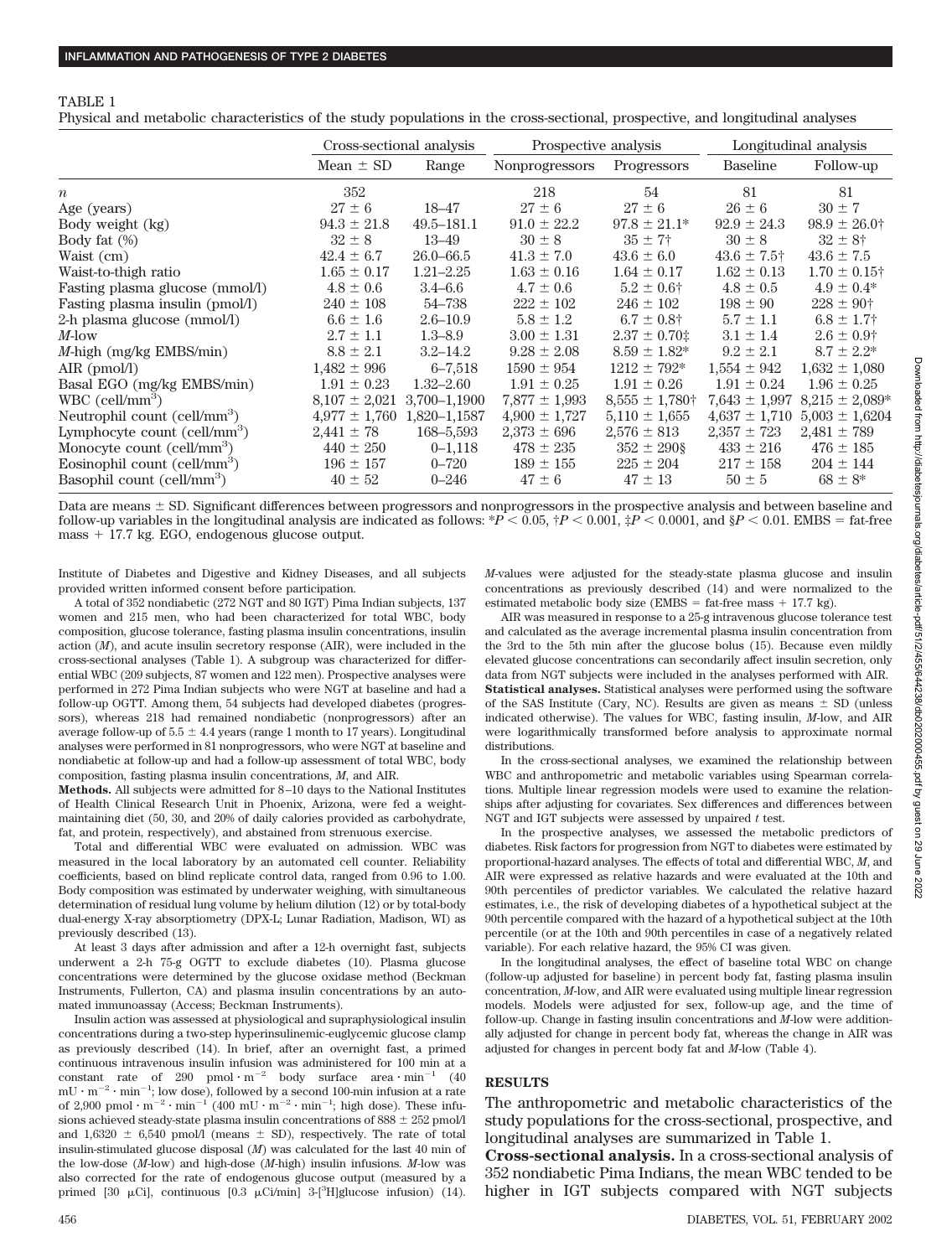## TABLE 2

Univariate relationships among markers of inflammation with selected anthropometric and metabolic characteristics (correlations by Spearman)

|                        | <b>WBC</b> | Neutrophil count | Lymphocyte count | Monocyte count | Eosinophil count | Basophil count |
|------------------------|------------|------------------|------------------|----------------|------------------|----------------|
| $\boldsymbol{n}$       | 352        | 209              | 209              | 209            | 209              | 209            |
| Age                    | $-0.19*$   | $-0.05$          | $-0.09$          | $-0.05$        | $-0.02$          | 0.06           |
| Body weight            | $0.27*$    | $0.24\dagger$    | 0.08             | 0.01           | 0.07             | 0.05           |
| Body fat               | $0.31*$    | $0.21\dagger$    | 0.181            | $-0.18$ $\pm$  | 0.09             | 0.06           |
| Waist                  | $0.29*$    | $0.27\dagger$    | 0.08             | $-0.03$        | 0.13             | 0.08           |
| <b>WTR</b>             | 0.131      | $0.20\dagger$    | $-0.02$          | 0.05           | 0.03             | 0.231          |
| <b>Fasting glucose</b> | 0.05       | 0.07             | 0.04             | $-0.39*$       | 0.02             | 0.11           |
| <b>Fasting insulin</b> | $0.28*$    | $0.24*$          | $0.19\dagger$    | $-0.09$        | 0.161            | 0.11           |
| 2-h glucose            | 0.121      | 0.08             | 0.01             | $-0.13$        | 0.04             | 0.18           |
| $M$ -low               | $-0.21*$   | $-0.11$          | $-0.161$         | $0.15$ ‡       | $-0.13$          | 0.01           |
| $M$ -high              | $-0.131$   | $-0.01$          | $-0.06$          | $0.23\dagger$  | $-0.11$          | 0.06           |
| AIR (only NGT)         | 0.06       | 0.12             | 0.07             | 0.04           | 0.13             | 0.02           |
| <b>Basal EGO</b>       | 0.07       | 0.05             | 0.04             | 0.181          | 0.12             | 0.06           |

Significant correlations are indicated as follows:  $P < 0.001$ ,  $P < 0.01$ , and  $P < 0.05$ . EGO, endogenous glucose output; WTR, waist-to-thigh ratio.

 $(8,000 \pm 1,973 \text{ and } 8,470 \pm 2,153 \text{ cells/mm}^3,$  respectively;  $P = 0.07$  and in women compared with men, after adjustment for percent body fat (8,054  $\pm$  2,171 and 7,578  $\pm$  $1,894$  cells/mm<sup>3</sup>;  $P = 0.06$ ).

Total WBC was positively correlated with measures of adiposity and fasting plasma insulin concentration and negatively correlated with the rate of insulin-stimulated glucose disposal (*M*), as assessed during the low-dose (*M*-low) and the high-dose (*M*-high) insulin infusions (Table 2, Fig. 1). In contrast, WBC was not correlated with AIR. In multiple linear regression models, measures of central adiposity (waist circumference and waist-to-thigh ratio) were not related to WBC independent of percent body fat  $(P = 0.2$  for both). After adjustment for age, sex, and percent body fat, WBC was positively associated with fasting plasma insulin concentrations  $(P = 0.01)$  and negatively associated with *M*-low  $(P = 0.03)$  (percent body fat was significant in both models,  $P < 0.0001$ ). The correlations between WBC and percent body fat, insulin, and *M*-low were not different between subjects with NGT and IGT (all  $P > 0.1$  for interaction term of glucose tolerance status  $\times$  percent body fat, insulin, or *M*, respectively).

The correlations of differential WBC with anthropometric and metabolic variables are shown in Table 2. After adjustment for age and sex, only neutrophil count was associated with percent body fat  $(P = 0.001)$ . An association between neutrophil count and *M*-low was not independent of percent body fat  $(P = 0.4)$ .

**Prospective analysis.** In proportional hazards analysis performed in 272 subjects, with adjustment for age and sex, a high WBC predicted the progression from NGT to diabetes (relative hazard 90th vs. 10th percentiles [95%CI] of 2.7  $[1.3-5.5]$ ,  $P = 0.007$ ). The predictive effect of high WBC persisted after additional adjustment for percent body fat, AIR, and *M*-low (Table 3). As previously reported, both low *M*-low (relative hazard 10th vs. 90th percentiles of 3.3 [1.2–9.5],  $P = 0.02$ ) and low AIR (relative hazard 5.5  $[1.9–10.8]$ ,  $P = 0.0005$ ) were significant independent predictors of diabetes (in models including age, sex, and percent body fat, not including WBC). The Kaplan-Meier curve of the cumulative incidence of diabetes indicates that the subjects in the upper tertile of WBC (adjusted for age, sex, and percent body fat) had a higher cumulative incidence at all time points of follow-up when compared with subjects in the lower tertile (Fig. 2). In 154 subjects (42 progressors), no part of differential WBC was predictive of diabetes either before or after adjustment for age, sex, and body fat (relative hazard 1.9  $[0.9-4.2]$ ,  $P = 0.3$ , and 1.3  $[0.6-2.7]$ ,  $P = 0.5$ , for neutrophils and lymphocytes, respectively; for monocytes, eosinophils, and basophils, all  $P > 0.2$ ).

**Longitudinal analysis.** In a longitudinal analysis of 81 subjects who were NGT at baseline, a high WBC at baseline was associated with the decline in *M*-low after adjustment for time of follow-up  $(P = 0.002)$  (Table 4) and additional adjustment for follow-up age, sex, and change in percent body fat  $(P = 0.003)$  (Table 4, Fig. 3A). The effect of high WBC was independent of age. Figure 4 shows a graphical representation of the effect of high and low WBC (relative to baseline *M*-low) on the change in *M*-low by tertiles of baseline *M*-low. In each tertile of baseline *M*-low, subjects with a relatively high WBC (above median) had greater decline in *M*-low than those with a relatively low WBC (below median). A high WBC at baseline was not associated with the change in AIR (Fig. 3*B*), change in fasting plasma insulin concentrations  $(P =$ 0.2), or change in percent body fat  $(P = 0.67)$ .

## **DISCUSSION**

In the present study, we conducted a series of crosssectional, prospective, and longitudinal analyses aimed at further delineating the potential role of inflammation in the development of type 2 diabetes. We found that among Pima Indians with normal glucose tolerance, a high WBC predicted the development of diabetes. Moreover, we demonstrated that a high WBC was associated with a decline in insulin sensitivity. Collectively, these data suggest a role of inflammation in the development of insulin resistance and subsequent type 2 diabetes.

The cross-sectional relationship between WBC and adiposity confirms previous findings in Pima Indians (1) and other populations (1,5,16–18). In accordance with two previous series (19,20), we found that the inverse relationship between WBC and insulin sensitivity was independent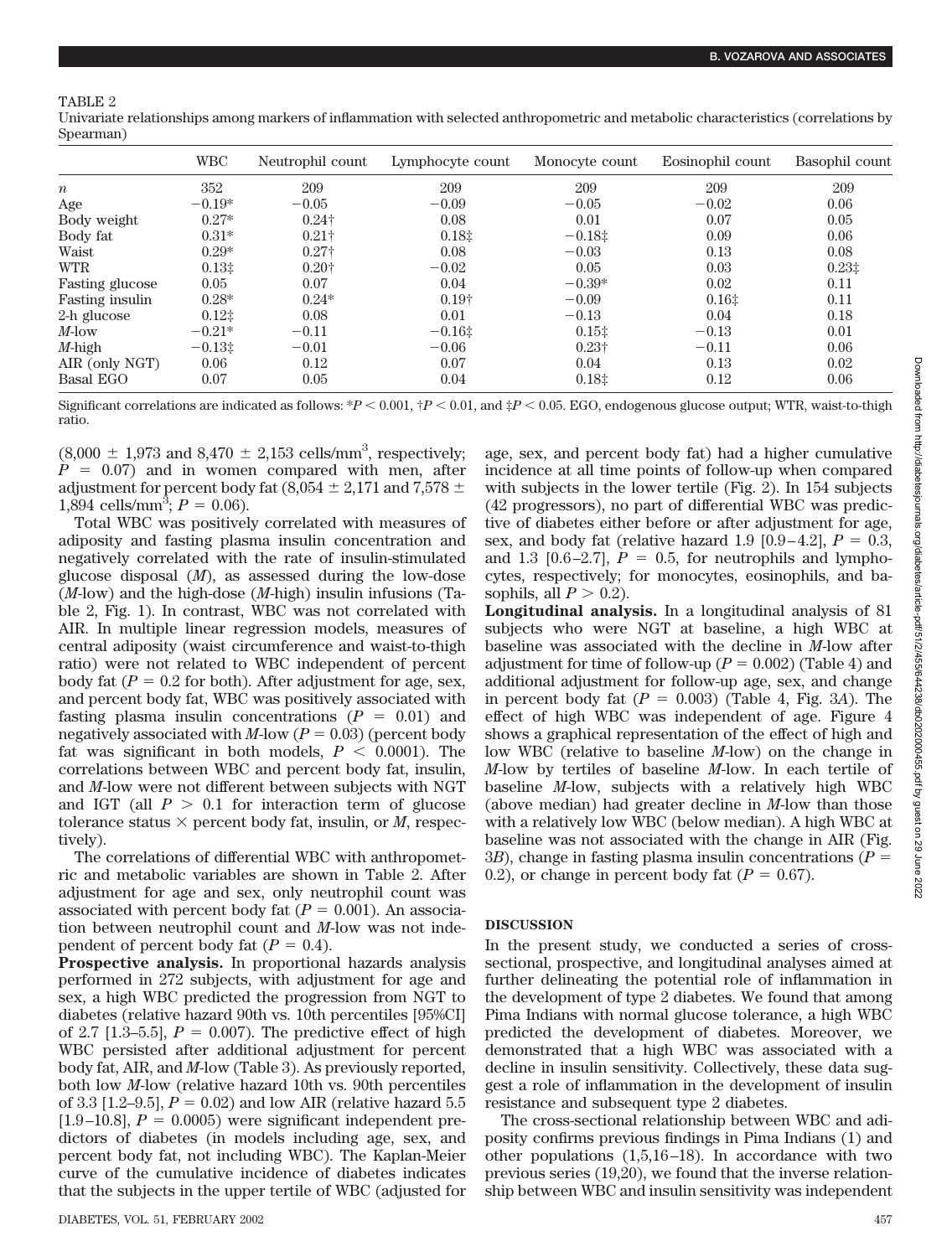

 $1.21.3$ 

**FIG. 1. Relationship between WBC and percent body fat (***A***), fasting plasma insulin (***B***),** *M***-low (***C***), and AIR (***D***) in 352 nondiabetic Pima Indians (272 NGT [**Œ**]) and 80 IGT [**F**]). EMBS** - **fat-free mass 17.7 kg. Because even mildly elevated glucose concentrations can secondarily affect insulin secretion, only data from NGT subjects were included in** *D***.**

of the degree of obesity. By contrast, a previous smaller study in Pima Indians (1) found that the relationship between WBC and fasting insulin, but not insulin action, was independent of adiposity. This partial disparity between the two studies may be attributable to the substantially smaller number of subjects in the previous study.

Prospective analyses revealed that a high total WBC predicts type 2 diabetes, which is in agreement with findings obtained in other populations (5,6). Our finding that the predictive effect of WBC was independent of the degree of adiposity agrees with findings by Schmidt et al. (5) in a mixed Caucasian and African-American popula-

## TABLE 3

Independent predictive effects of WBC *M*-low, and AIR on the progression from NGT to diabetes in Pima Indians

| Progression from NGT to diabetes | Value at 10th or 90th percentile* | Relative hazard† | 95% CI       |       |
|----------------------------------|-----------------------------------|------------------|--------------|-------|
| $M$ -low (mg/kg EMBS/min)        | 1.8:4.4                           | 2.b              | $0.85 - 7.0$ | 0.1   |
| AIR $(pmol/l)$                   | 94:475                            | 4.9              | $2.1 - 11.4$ | 0.001 |
| $WBC$ (cell/mm <sup>3</sup> )    | 5,800;10,700                      | 2.6              | $1.1 - 6.2$  | 0.03  |

The model also includes age, sex, and percent body fat. \*For *M* and AIR, the value at the 90th percentile is the value associated with the lower risk of developing diabetes, whereas for WBC, the value at the 10th percentile is associated with lower risk; †hazard rate for a subject at the percentile with higher risk is divided by the rate for a hypothetical subject at the percentile with the lower risk.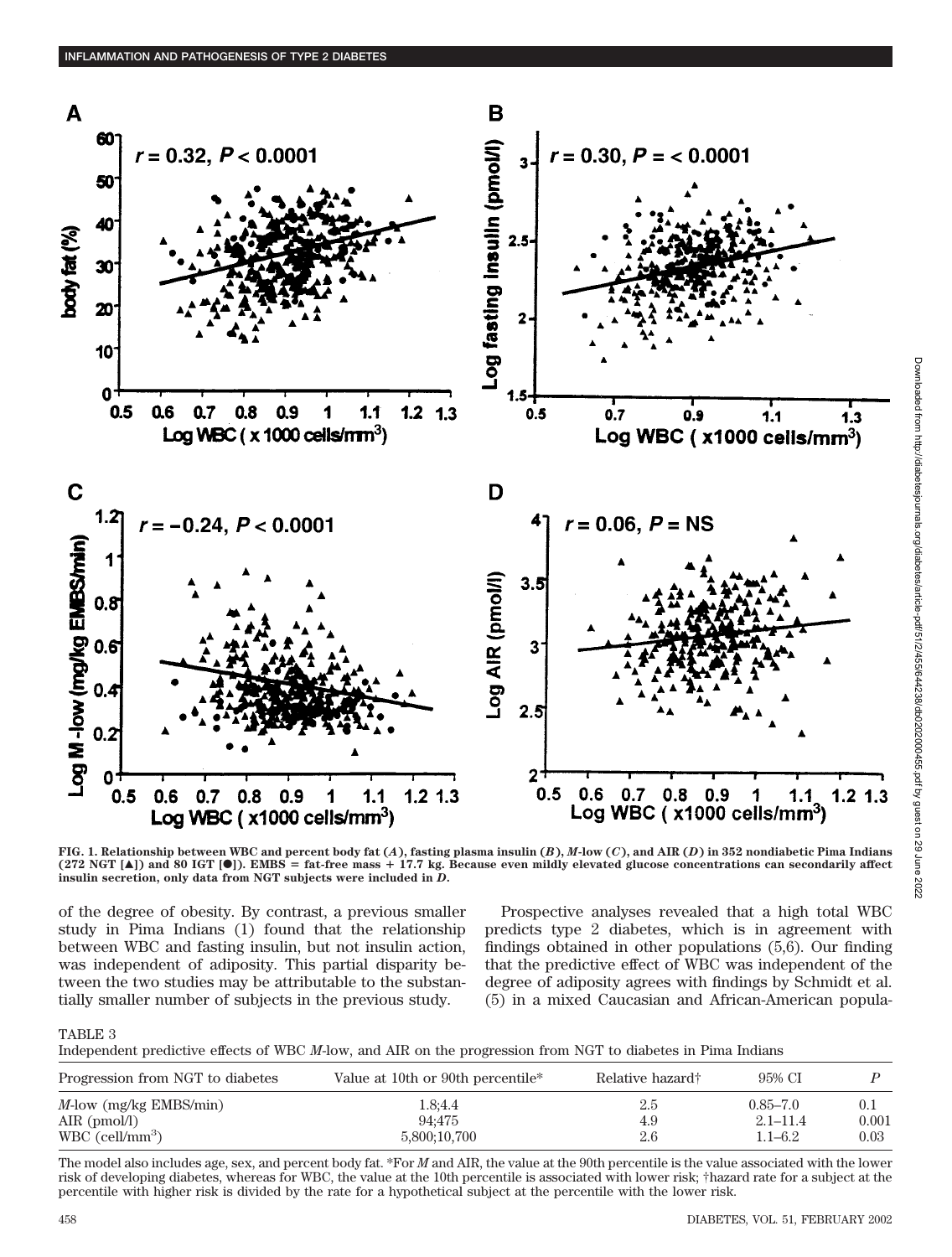

**FIG. 2. Kaplan-Meier curves for cumulative incidence of type 2 diabetes (cumulative incidence 1 SE) in 272 NGT subjects with WBC in the upper and lower tertile, after adjustment for age, sex, and percent body fat. The number of events was 22 in the upper tertile, 21 in the middle tertile, and 11 in the lower tertile. For clarity, only the curves for the upper and the lower tertile are shown. The curve for the middle tertile (not shown) lays between the other two.**

tion. Recently, a preliminary report by Festa et al. (8) described an effect of PAI-1, another marker of inflammation, on the development of type 2 diabetes. The effect was independent of obesity, insulin sensitivity (minimal model), and family history of diabetes. Neither of these studies, however, had measures of both insulin action and insulin secretion. Our finding confirms results obtained by Festa et al. (8) and shows that the predictive effect of a high WBC was independent of insulin resistance and insulin secretion, two previously identified predictors of diabetes (Table 3). Moreover, our results may give a new dimension to the predictive effect of WBC on the development of type 2 diabetes in an American Indian population. Fernandez-Real and Ricart (21) proposed an evolutionary link between inflammatory mediators and the risk of developing type 2 diabetes. In particular, an insulin-resistant genotype, associated with an activated immune system, may have been historically advantageous when the life span was short and injury and infectious disease prevalent, but it may be disadvantageous today. Therefore, it could be hypothesized that repeated epidemics in American Indians, after first contact with Europeans in the 15th century



**FIG. 3.** *A***: Relationship between WBC at baseline and the subsequent change (follow-up adjusted for baseline) in** *M* **(adjusted for sex, follow-up age, change in body fat, and time of follow-up).** *B***: Relationship between WBC at baseline and the change in AIR (adjusted for sex, follow-up age,** *M*, change in body fat, and time of follow-up). **△**, NGT subjects at follow-up;  $\bullet$ , IGT subjects at follow-up.

and subsequent exposure to a range of new infectious diseases, may have led to the selection of individuals who were both resistant to infectious disease and prone to diabetes (7).

Having established that a high WBC is positively associated with adiposity and negatively associated with mea-

| ABLE |  |
|------|--|
|------|--|

Multivariate relationships between WBC at baseline and *M* at follow-up

| <u>humo analog relativition between who at basemic and in at rollow up</u>                                               |            |                                          |          |                  |  |  |
|--------------------------------------------------------------------------------------------------------------------------|------------|------------------------------------------|----------|------------------|--|--|
| Dependent variable                                                                                                       | Estimate   | Determinant                              | SE       | $\boldsymbol{P}$ |  |  |
| $M$ at follow-up adjusted for time of follow-up<br>$(mg \cdot kg \cdot EMBS^{-1} \cdot min^{-1})$                        |            |                                          |          |                  |  |  |
|                                                                                                                          | 0.34       | Intercept                                | 0.0504   | 0.0001           |  |  |
|                                                                                                                          | 0.50       | M at baseline (mg/kg EMBS/min)           | 0.05     | 0.0001           |  |  |
|                                                                                                                          | $-0.00004$ | Time of follow-up (years)                | 0.000009 | 0.0001           |  |  |
|                                                                                                                          | $-0.015$   | WBC at baseline $(cells/mm^3)$           | 0.05     | 0.002            |  |  |
| M at follow-up adjusted for follow-up age, sex, and<br>change in body fat $(mg \cdot kg \cdot EMBS^{-1} \cdot min^{-1})$ |            |                                          |          |                  |  |  |
|                                                                                                                          | 0.52       | Intercept                                | 0.0689   | 0.0001           |  |  |
|                                                                                                                          | $-0.0001$  | Age at follow-up (years)                 | 0.001    | 0.87             |  |  |
|                                                                                                                          | 0.044      | Sex                                      | 0.020    | 0.03             |  |  |
|                                                                                                                          | $-0.01$    | Body fat at follow-up (%)                | 0.001    | 0.0001           |  |  |
|                                                                                                                          | 0.004      | Body fat at baseline (%)                 | 0.002    | 0.03             |  |  |
|                                                                                                                          | 0.39       | M at baseline (mg/kg EMBS/min)           | 0.05     | 0.0001           |  |  |
|                                                                                                                          | $-0.0003$  | Time of follow-up (years)                | 0.000008 | 0.0001           |  |  |
|                                                                                                                          | $-0.012$   | WBC at baseline (cells/mm <sup>3</sup> ) | 0.004    | 0.003            |  |  |
|                                                                                                                          |            |                                          |          |                  |  |  |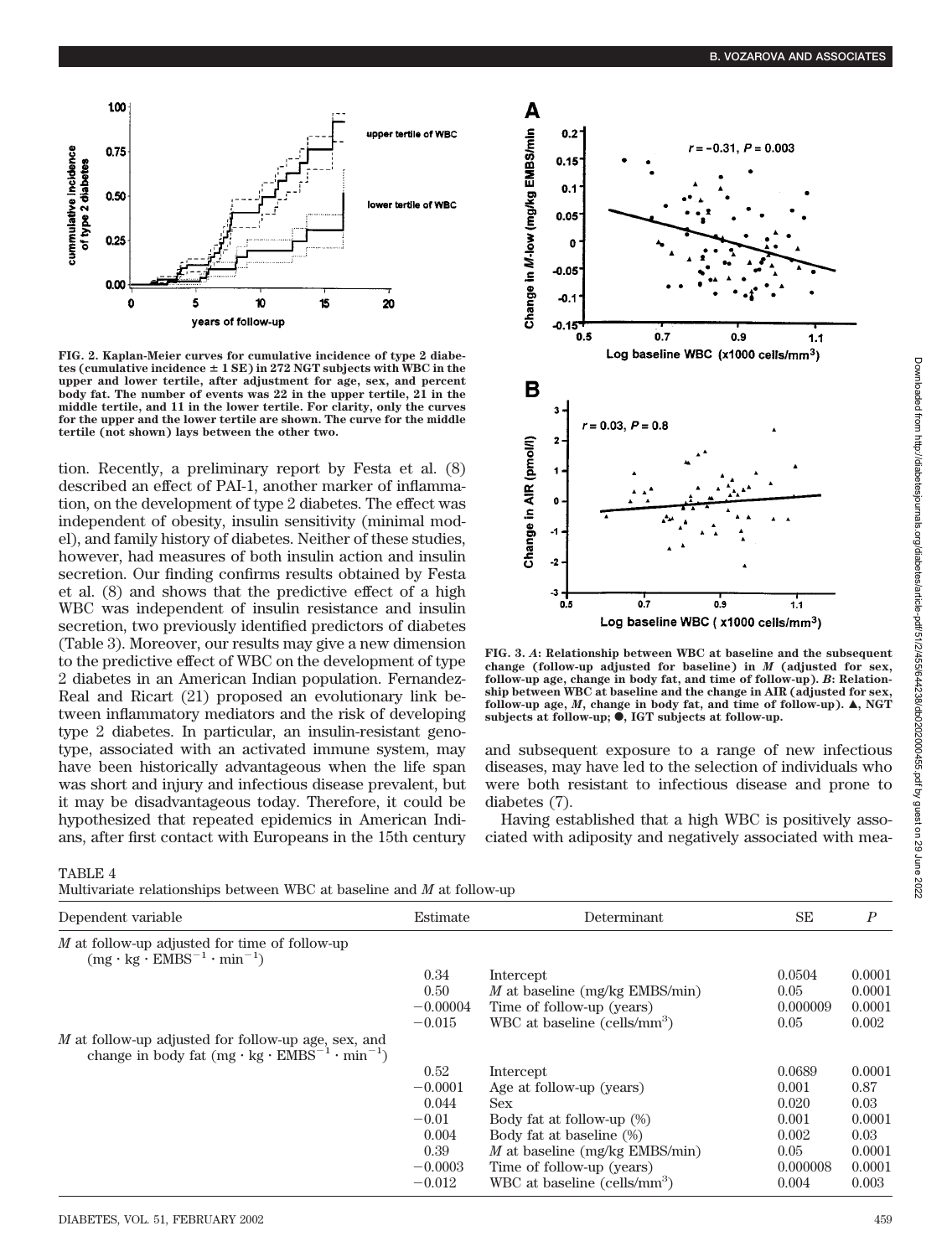

**FIG. 4. The effect of high and low WBC (relative to baseline** *M***) on the change in** *M* **(follow-up adjusted for baseline) by tertiles of baseline** *M***. In each tertile, subjects are divided into a relatively high WBC (above** median) and a relatively low WBC (below median) group.  $\blacksquare$ , high WBC; -**, low WBC.**

sures of insulin sensitivity and predicts the development of type 2 diabetes, we then examined mechanisms by which this occurs. Results from our longitudinal analyses show that a high WBC at baseline was associated with a decline in insulin action. In fact, subjects with a relatively high WBC for their insulin action at baseline had greater decrease in insulin action than those with a relatively low WBC. In contrast, WBC at baseline was not related to a decrease in AIR. Our data suggest that activation of the immune system causes the decline in insulin sensitivity and, therefore, contributes to the development of type 2 diabetes.

**Why are WBC and insulin sensitivity associated?** One possible explanation is that both a higher WBC and insulin resistance reflect an underlying activation of the immune system. It was shown, for instance, that interleukin-6 (IL-6), a potent white blood cell differentiation factor (22) that is produced mostly in adipose tissue (23) is associated with insulin resistance (24). Therefore, it could be hypothesized that IL-6 may be a factor that not only increases WBC but also causes insulin resistance. This notion is also supported by an observation that a single nucleotide polymorphism in the IL-6 gene was shown to be associated with an increased WBC and lower insulin sensitivity (25). Interestingly, it has been shown that WBC and other markers of inflammation aggregate in families, which suggests that genetic factors may be involved in the activation of the immune system (26). However, because relatives share not only genetic determinants but also environmental factors, such as exposure to infection, it is not possible to determine whether familiar associations are genetic or environmental. Because cytokines, such as IL-6, are produced by activated white blood cells, it is also possible that an activation of the immune system, caused by inflammation, could increase WBC and therefore cytokine production (2,27), which may decrease insulin sensitivity (2). Hormones are another possible link between WBC and insulin sensitivity. A variety of hormones have receptors on the surface of white blood cells and have been shown to play a role in their production and maturation (28–30). Some of them, such as insulin, cortisol, and sex hormones, are also associated with insulin resistance (29). The role of cortisol and sex hormones as a possible link between WBC and insulin resistance cannot be resolved in this study. Insulin is an another possible link; however, we observed no difference in fasting plasma insulin concentrations between progressors and nonprogressors at baseline, nor a relationship between baseline WBC and follow-up insulin concentrations.

In conclusion, in Pima Indians a high WBC is associated with a worsening in insulin action and predicts the development of type 2 diabetes. These findings are consistent with the hypothesis that chronic activation of the immune system may play a role in the pathogenesis of type 2 diabetes.

# **ACKNOWLEDGMENTS**

The authors thank members of the Gila River Indian Community for their participation. We also gratefully acknowledge Mike Milner, Carol Massengill, the nurses of the Clinical Research Unit, and the staff of the metabolic kitchen for their care of the patients in these studies.

#### **REFERENCES**

- 1. Pratley RE, Wilson C, Bogardus C: Relation of the white blood cell count to obesity and insulin resistance: effect of race and gender. *Obes Res* 3:563–571, 1995
- 2. Pickup JC, Crook MA: Is type II diabetes mellitus a disease of the innate immune system? *Diabetologia* 41:1241–1248, 1998
- 3. Festa A, D'Agostino RJ, Howard G, Mykkanen L, Tracy RP, Haffner SM: Chronic subclinical inflammation as part of the insulin resistance syndrome: the Insulin Resistance Atherosclerosis Study (IRAS). *Circulation* 102:42–47, 2000
- 4. Weyer C, Tataranni PA, Pratley RE: Insulin action and insulinemia are closely related to the fasting complement C3, but not acylation stimulating protein concentration. *Diabetes Care* 23:779–785, 2000
- 5. Schmidt MI, Duncan BB, Sharrett AR, Lindberg G, Savage PJ, Offenbacher S, Azambuja MI, Tracy RP, Heiss G: Markers of inflammation and prediction of diabetes mellitus in adults (Atherosclerosis Risk in Communities study): a cohort study. *Lancet* 353:1649–1652, 1999
- 6. Freeman DJ, Norrie J, Sattar N, Neely RD, Cobbe SM, Ford I, Isles C, Lorimer AR, Macfarlane PW, McKillop JH, Packard CJ, Shepherd J, Gaw A: Pravastatin and the development of diabetes mellitus: evidence for a protective treatment effect in the West of Scotland Coronary Prevention Study. *Circulation* 103:357–362, 2001
- 7. Lindsay RS, Krakoff J, Hanson RL, Bennett P, Knowler WC: Gamma globulin levels predict type 2 diabetes in the Pima Indian population. *Diabetes* 50:1598–1603, 2001
- 8. Festa A, D'Agostino RB, Tracy RP, Haffner SM: Elevated levels of acute phase proteins and plasminogen activator inhibitor-1 (PAI-1) predict the development of type 2 diabetes mellitus: the Insulin Resistance Atherosclerosis Study (IRAS) (Abstract). *Diabetes* 49 (Suppl. 1):A24, 2000
- 9. Knowler WC, Pettitt DJ, Saad MF, Bennett PH: Diabetes mellitus in the Pima Indians: incidence, risk factors and pathogenesis. *Diabetes Metab Rev* 6:1–27, 1990
- 10. Lillioja S, Mott DM, Spraul M, Ferraro R, Foley JE, Ravussin E, Knowler WC, Bennett PH, Bogardus C: Insulin resistance and insulin secretory dysfunction as precursors of non-insulin-dependent diabetes mellitus: prospective studies of Pima Indians. *N Engl J Med* 329:1988–1992, 1993
- 11. World Health Organization: *Diabetes Mellitus*: *Report of a WHO Study Group*. Geneva, World Health Org., 1985 (Tech. Rep. Ser., no. 17), p. 45
- 12. Siri WE: Body composition from fluid spaces and density: analysis of methods. In *Techniques for Measuring Body Composition*. Washington, DC, National Academy of Sciences, 1961, p. 223–244
- 13. Tataranni PA, Ravussin E: Use of dual-energy X-ray absorptiometry in obese individuals. *Am J Clin Nutr* 62:730–734, 1995
- 14. Lillioja S, Mott DM, Howard BV, Bennett PH, Yki-Jarvinen H, Freymond D, Nyomba BL, Zurlo F, Swinburn B, Bogardus C: Impaired glucose tolerance as a disorder of insulin action: longitudinal and cross-sectional studies in Pima Indians. *N Engl J Med* 318:1217–1225, 1988
- 15. Weyer C, Bogardus C, Mott DM, Pratley RE: The natural history of insulin